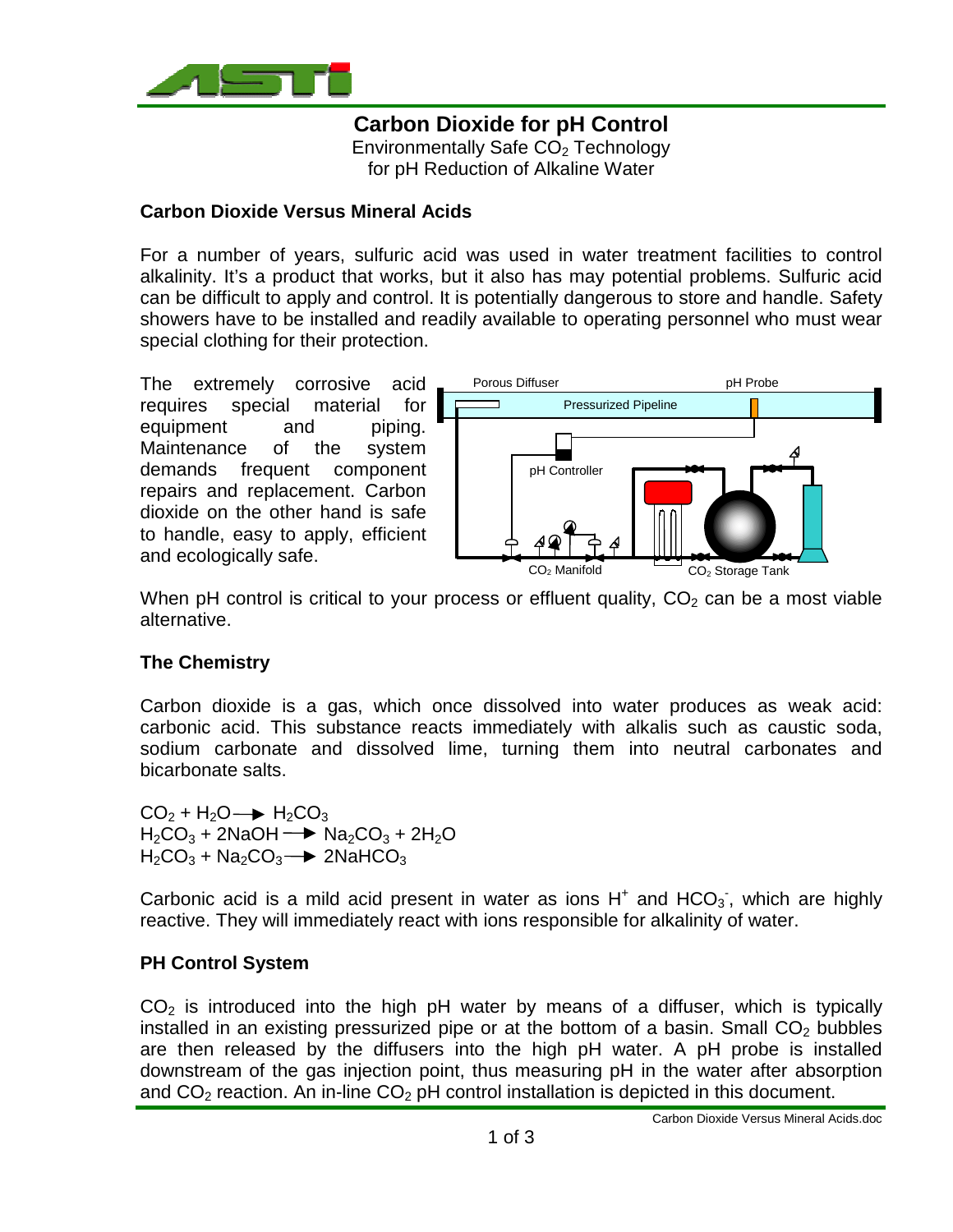

A pH control manifold is used to modulate gas flow automatically and achieve high efficiency and reliability with little supervision from plant personnel. The  $CO<sub>2</sub>$  pH control technology can be customized to suit your control needs. Existing pH control instruments may be retained when sulfuric acid is replaces with carbon dioxide.

### **Model Of Supply**

For small requirements carbon dioxide is supplied with liquid cylinders. Larger volumes will be delivered by truck and stored on site into a bulk  $CO<sub>2</sub>$  storage tank. The  $CO<sub>2</sub>$ storage tank is typically supplied, installed and maintained by the supplier of the gas.

Typically  $CO<sub>2</sub>$  is stored in pressurized vessels up to 300 psig and thus do not require feed or transfer pumps to supply the process.

# **Benefits of CO<sub>2</sub> pH Control**

**Safe-to-use:** carbon dioxide in the absence of water is inert and non-corrosive. It does not require mechanical transfer or handling equipment. It becomes active only when dissolved in water.  $CO<sub>2</sub>$  leaks dissipate safely into the atmosphere, leaving no residue to be neutralized. Furthermore, carbon dioxide does not corrode metal equipment. No special alloy or plastic distribution piping is required for the  $CO<sub>2</sub>$  system.

**Accuracy of Regulation:** CO<sub>2</sub> is better than strong acids for controlling pH because it forms a mild but highly reactive acid which minimizes risks of overt acidification and rapidly responds to any variations of the incoming pH or water flowrate. Over or under treatment with mineral acids will often result in a pH, which rapidly deviates from the compliance range.

**Low Maintenance System:** Systems are generally engineered to be pressure driven. With a minimum number of moving parts, this system offers continuous trouble free operation. Moreover, trained technicians can be rapidly dispatched to service the bulk  $CO<sub>2</sub>$  tank in the unlikely event of a problem.

**Flexibility:** With a turndown ratio in control of the  $CO<sub>2</sub>$  injection rate exceeding 10:1, the pH control system will efficiently and rapidly respond to any fluctuation of flowrate or incoming pH.

**Safe for the Environment:** There is no secondary pollution introduced into the treated water by salts such as chlorides (from HCI) or Sulfates (from  $(H<sub>2</sub>SO<sub>4</sub>)$ . The introduction of  $CO<sub>2</sub>$  will contribute to the chemical equilibrium of water by forming neutral carbonates and bicarbonates.